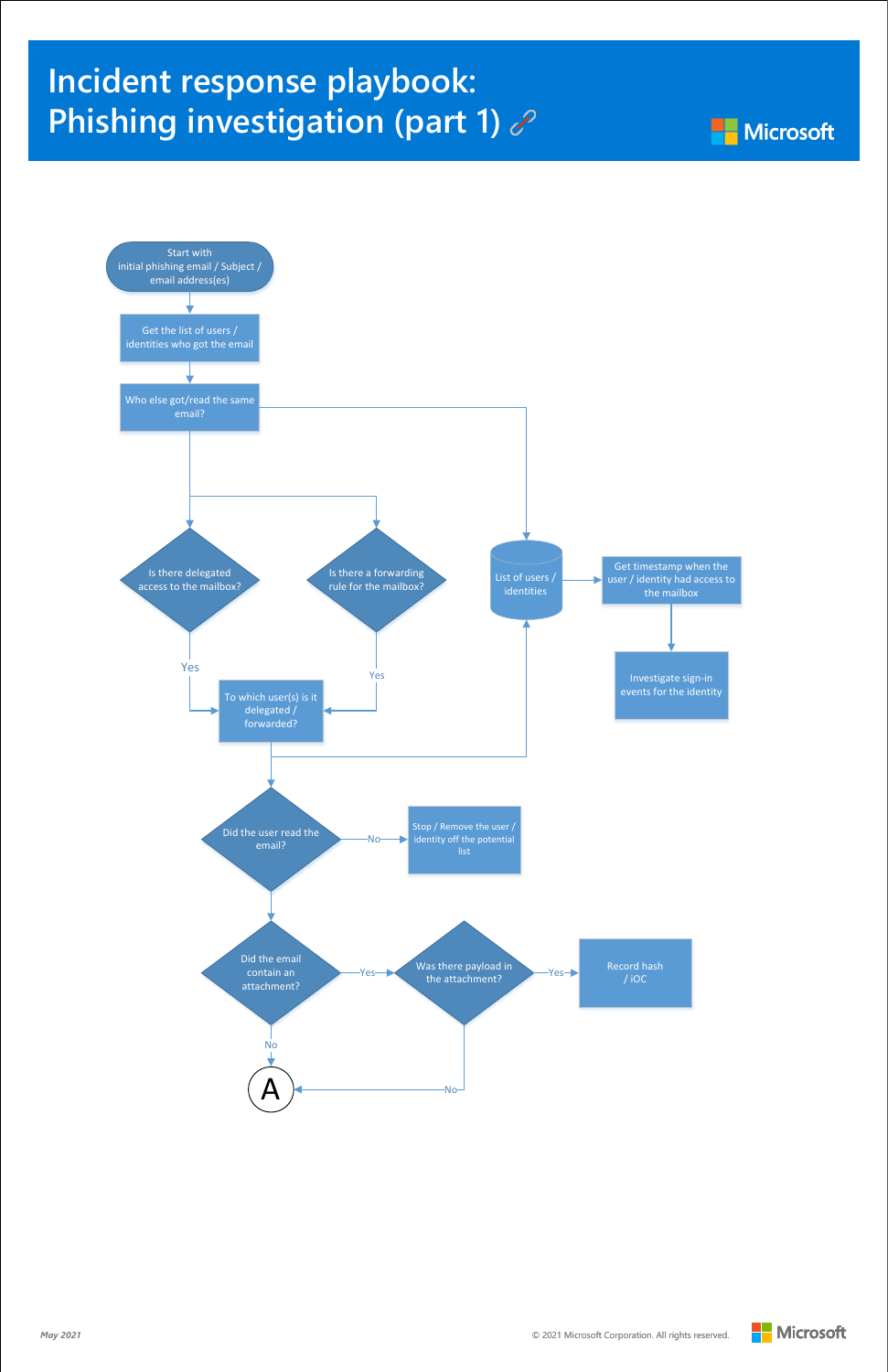



**Microsoft** 



## **Incident response playbook: [Phishing investigation \(part 2\)](https://docs.microsoft.com/security/compass/incident-response-playbook-phishing)**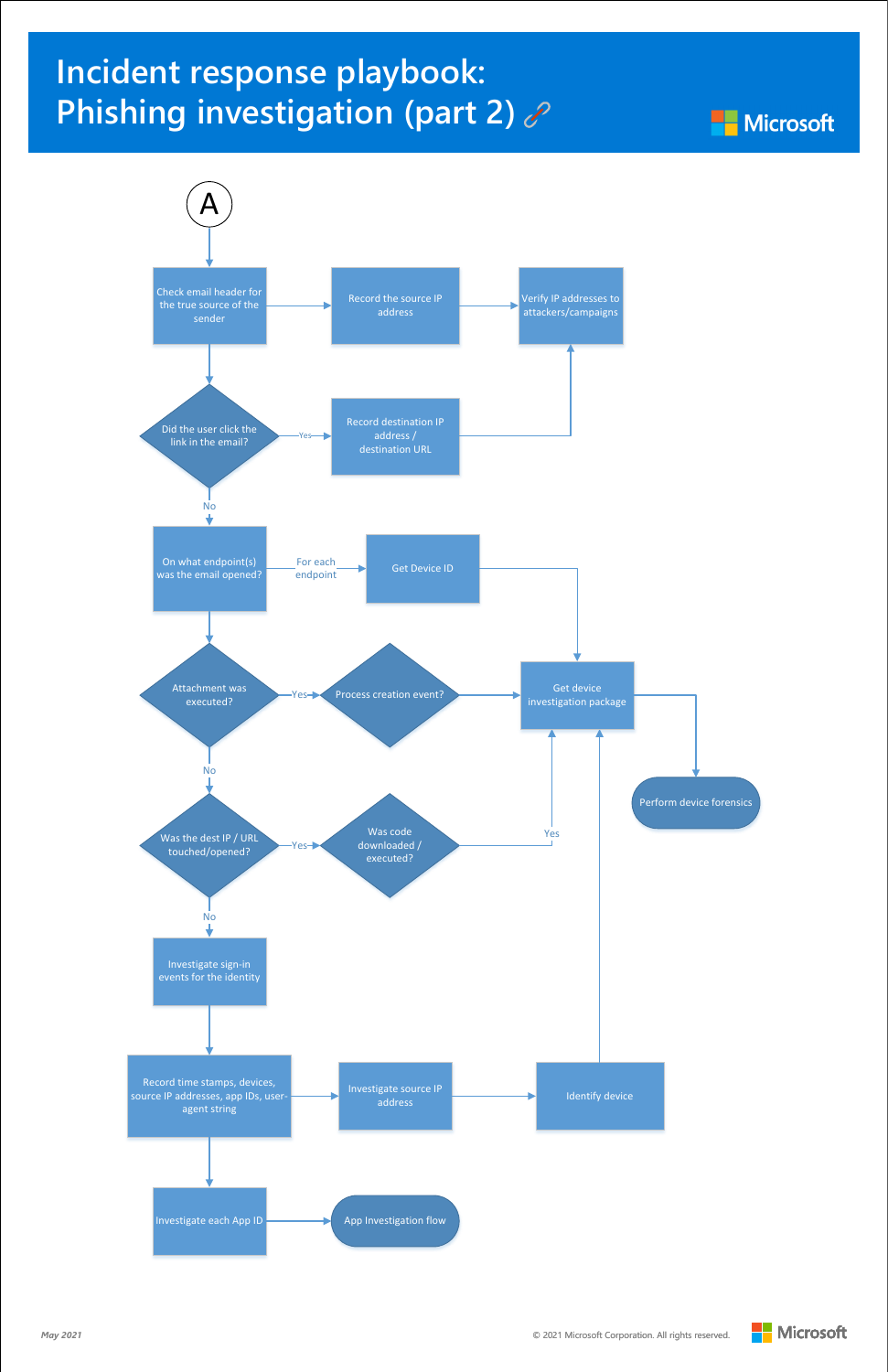

## **[Incident response playbook:](https://docs.microsoft.com/security/compass/incident-response-playbook-password-spray)  Password spray**

**Microsoft**